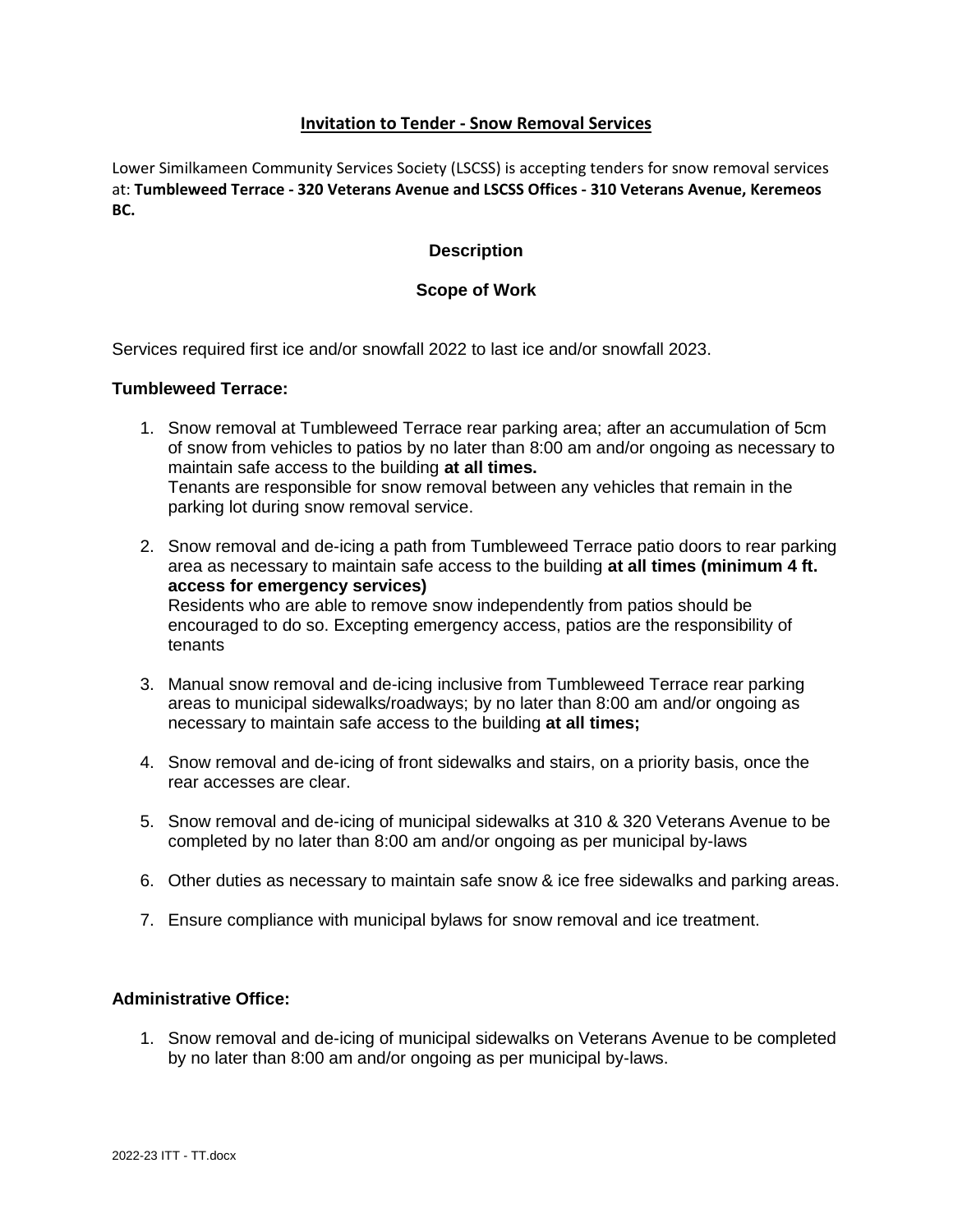- 2. Snow removal and de-icing of front and rear paths as necessary to maintain safe access to the building **during business hours** (minimum 4 ft. access for emergency services).
- 3. Snow removal and de-icing of rear parking areas by no later than 8:00 am.
- 4. Ensure compliance with municipal bylaws for snow removal and ice treatment;

Other duties as necessary to maintain safe snow & ice free sidewalks and parking areas.

- Services commencing first snowfall 2022 and ending last snowfall 2023;
- Snow removal and de-icing of front and rear sidewalks by 8 am;
- Snow removal and de-icing of perimeter sidewalks and parking areas on a priority basis and as needed, both during and after a weather event;
- Ensure compliance with municipal bylaws for snow removal and ice treatment;
- Correct use of Ice melt based on "Effective Melting Temperature" of product.
- Tender price to be "flat rate" for the full snow removal season.

#### **Submissions must include:**

A list of equipment to be used for snow removal and sanding/salting; Proof of current WorkSafe BC or third party disability coverage; All applicable taxes shall be specified.

### **Considerations:**

The successful candidate will be obliged to provide a signed certificate of General Liability Insurance for not less than \$2,000,000 showing LSCSS as an Additional Insured. The successful candidate will invoice LSCSS monthly for services.

LSCSS shall be entitled to, but not obligated, to terminate the contract awarded to a successful bidder if, in the absolute discretion of LSCSS, any of the following infractions occur:

- 1) Poor performance in snow removal or sanding/salting
- 2) Damage to or at the site which the successful bidder shall fail to remedy within 5 days of receiving written notice from LSCSS

3) Failure to respond to normal requests or emergencies for snow removal and sanding/salting

4) Failure to meet any of the obligations of a successful bidder as required by this request for Tenders.

**The lowest, or any tender, will not necessarily be accepted.**

### **This tender closes at 12:00 pm on Thursday June 30th, 2022. For an appointment to view the site please call 250 499 2352 ex: 122**

Send sealed tenders marked **"Confidential LSCSS – SR2022"** to:

| By mail:  | <b>Housing Coordinator</b>                                     |
|-----------|----------------------------------------------------------------|
|           | Lower Similkameen Community Services Society                   |
|           | 720 - 3rd Street, Keremeos, BC. VOX 1N3                        |
| By hand:  | 310 Veterans Avenue, Keremeos, BC. Between 8:00am and 12:00pm. |
| By email: | HousingCoord@LSCSS.com                                         |